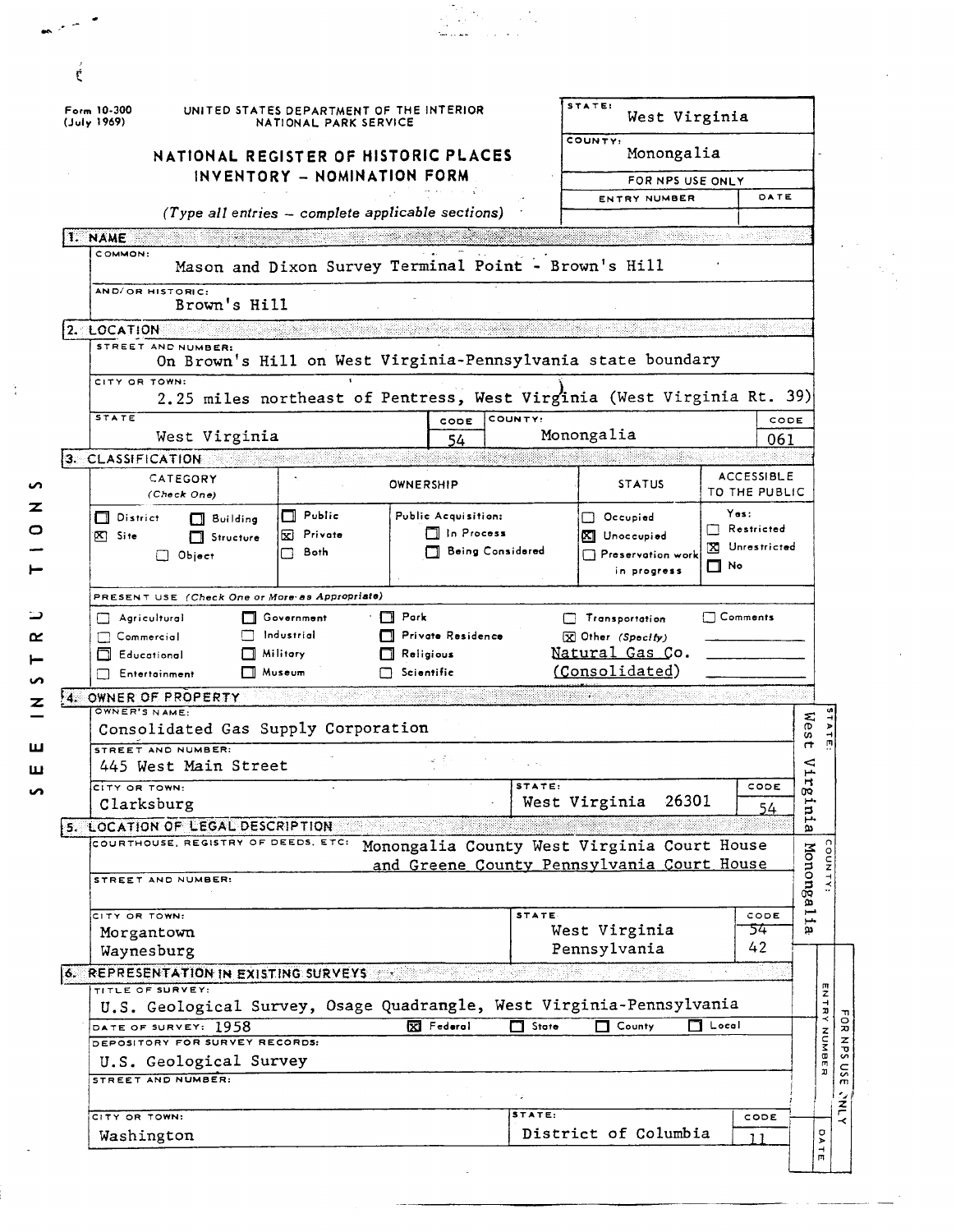|                  |    | (Check One) |        |                  |   |              |              |                     |  |  |
|------------------|----|-------------|--------|------------------|---|--------------|--------------|---------------------|--|--|
| <b>CONDITION</b> | IЮ | Excellent   | □ Good | $\Box$ Fair      | П | Deteriorated | Ruins<br>L.L | Unexposed           |  |  |
|                  |    | (Check One) |        |                  |   |              | (Check One)  |                     |  |  |
|                  |    | X Altered   |        | $\Box$ Unaitered |   |              | Moved        | Original Site<br>R. |  |  |

The terminal station established by Mason and Dixon on Brown's Hill on 19 October 1767 is described by Charles Mason as follows: "The Sector stood on the top of a very lofty Ridge, but when the Offset was made of 3 Chains 38 Links it fell a little Eastward of the top of the Hill; we therefore extended the true Parallel 3 Chains 80 Links Westward which fell on the top of said Ridge; there viz. at 233 miles 17 Chains 48 Links from the Post marked West in Mr. Bryan's Field, we set up a Post marked W on the West Side and heaped around it Earth and Stone three yeards and a half diameter at the Bottom and five feet high. The figure nearly conical.)"

The mound was used as the starting point for the extension of the line to the southwest corner of Pennsylvania, five degrees in longitude west of Delaware Bay, following the Revolutionary War. This extension was accomplished by geodetic engineers from Virginia and Pennsylvania. In 1883, C, H. Sinclair, a geodesist with the Coast and Geodetic Survey, checked the border between the southwest corner of Pennsylvania and the northwest corner of Maryland and found that the center of the mound (probably an old post) was not more than 1.5 inches from the parallel of latitude through the southwest corner of Pennsylvania. He placed a red stone monument in the center of the old mound. On one side of the monument was inscribed the year of the survey (1883), and on the opposite side the distance to the southwest corner of Pennsylvania was given as 21 miles 769.1 feet. Over 200 years of eroding have removed most of the round of the mound, and the unfinished portion of the stone of 1883 is now in view.

 $\sim$  $\mathbf{\mathsf{m}}$  $\mathbf{m}$ 

z s,  $\rightarrow$  $\overline{\mathbf{x}}$  $\equiv$  $\Omega$  $\overline{\phantom{0}}$ 

 $\circ$  $\mathbf{z}$ **S** 

The stone placed on Brown's Hill in 1883 in the mound of 1767 marks the westernmost point reached by Charles Mason and Jeremiah Dixon in delineating the common boundaries of Pennsylvania, Maryland, Delaware, and Virginia (now West Virginia).

 $\pm 27$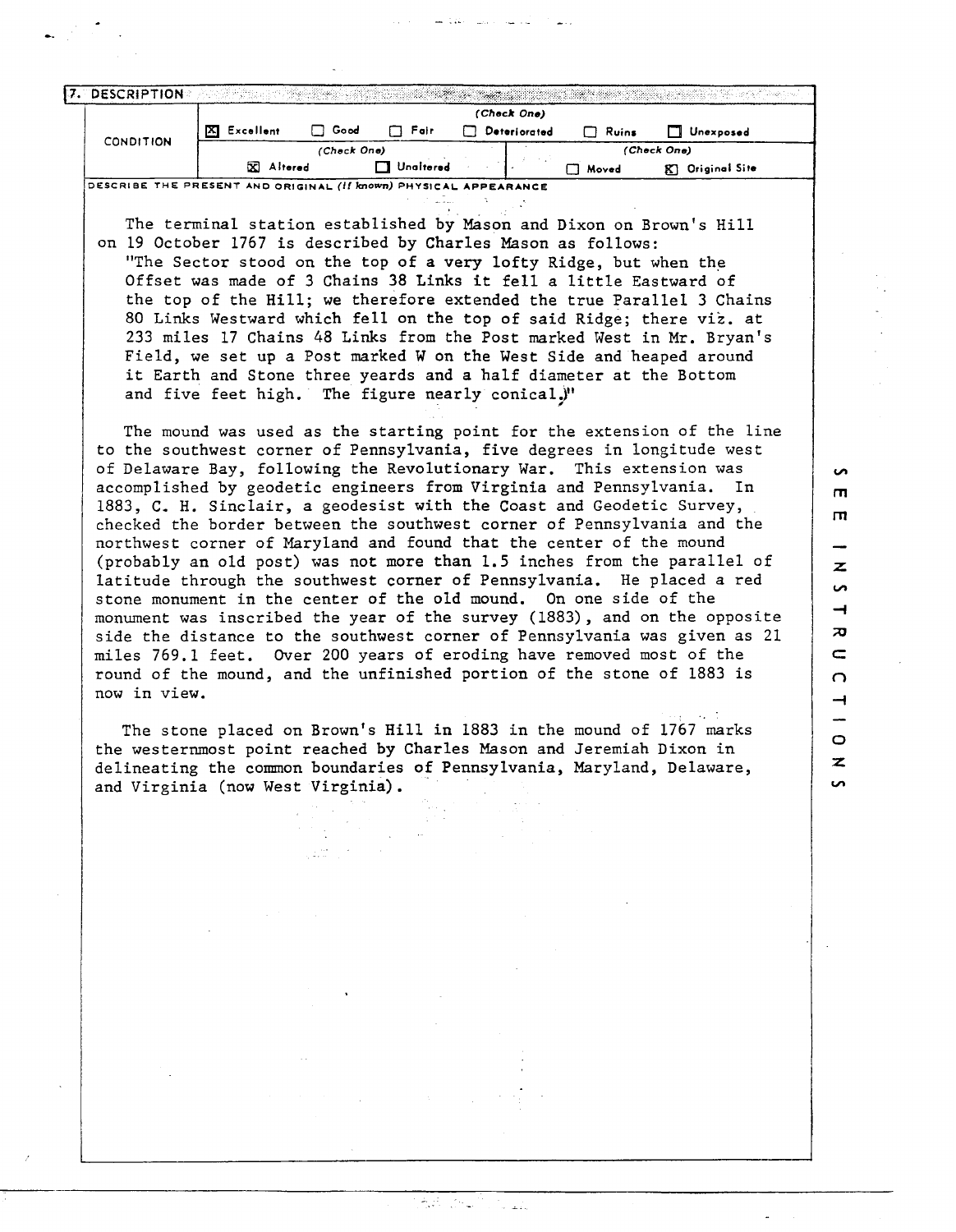| <b>SIGNIFICANCE</b><br>والمقترب والرواز                  |                        | an Shingh North                          | 安定 いえい              |
|----------------------------------------------------------|------------------------|------------------------------------------|---------------------|
| PERIOD (Check One or More as Appropriate)                |                        |                                          |                     |
| Pre-Columbian                                            | $\Box$ 16th Century    | 18th Century<br>K.                       | $\Box$ 20th Century |
| 15th Century<br>П                                        | 17th Century           | 19th Century                             |                     |
| SPECIFIC DATE(S) (If Applicable and Known)               |                        |                                          |                     |
| AREAS OF SIGNIFICANCE (Check One or More as Appropriate) |                        |                                          |                     |
| Abor iginal                                              | $\mathbb{R}$ Education | Political<br>i l                         | Urban Planning      |
| $\Box$ Prehistoric                                       | X Engineering          | Religion/Phi.                            | Other (Specify)     |
| $\Box$ Historic                                          | Industry               | losophy<br>$\mathbf{z} = \mathbf{z}_1$ . |                     |
| Agriculture<br>LΙ                                        | Invention              | Science<br>. .                           |                     |
| Architecture<br>1 I                                      | <b>El Landscape</b>    | Sculpture<br>LJ.                         |                     |
| П<br>Art                                                 | Architecture           | ∏∏ Social/Human-                         |                     |
| Commerce<br>ŁΙ                                           | $\Box$ Literature      | itarian                                  |                     |
| <b>TTI</b> Communications                                | Military               | Theater                                  |                     |
| <b>N</b> Conservation                                    | ∏∏ Music               | <b>Transportation</b>                    |                     |

STATEMENT OF SIGNIFICANCE

The Mason-Dixon Line was the most important boundary demarcation in Colonial America and is today the most celebrated boundary line in the United States. The survey determined the state boundaries between Pennsylvania-West Virginia, Pennsylvania-Maryland, Pennsylvania-Delaware, Delaware-Maryland, and effectively divided the Nation into North and South. The western terminus of the survey is an appropriate point to recognize the outstanding work of Mason and Dixon. Because of difficulties with Indians the survey was terminated on Brown's Hill rather than continuing to the present Southwest corner of Pennsylvania. This was to cause considerable difficulties in establishing the western boundary of Pennsylvania.

The monument marks the westermost point reached by Mason and Dixon in their demarcation of the dominions of the Penns and the Calverts and the colony of Virginia (West Virginia).

The procedure employed in running the parallel of latitude, known as the "secant method," was delineated by the Reverend Nevil Maskelyne, fifth Astronomer Royal. The astronomical observations were based on star positions determined by a predecessor, the distinguished Dr. James Bradley, discoverer of the aberration of light. The excellence of the work herein considered is attested to by the fact that checks by modern methods reveal the determinations to be in close conformity, an ambient 2!'3. This represents an outstanding example of 18th Century engineering.

The faithfulness and perseverance of the two geodesists when faced with extreme adversities such as sub-zero temperatures, rugged topography, and imminence of destruction by uncivilized natives, is an inspiration and incentive to which engineering and science may point with pride.

15.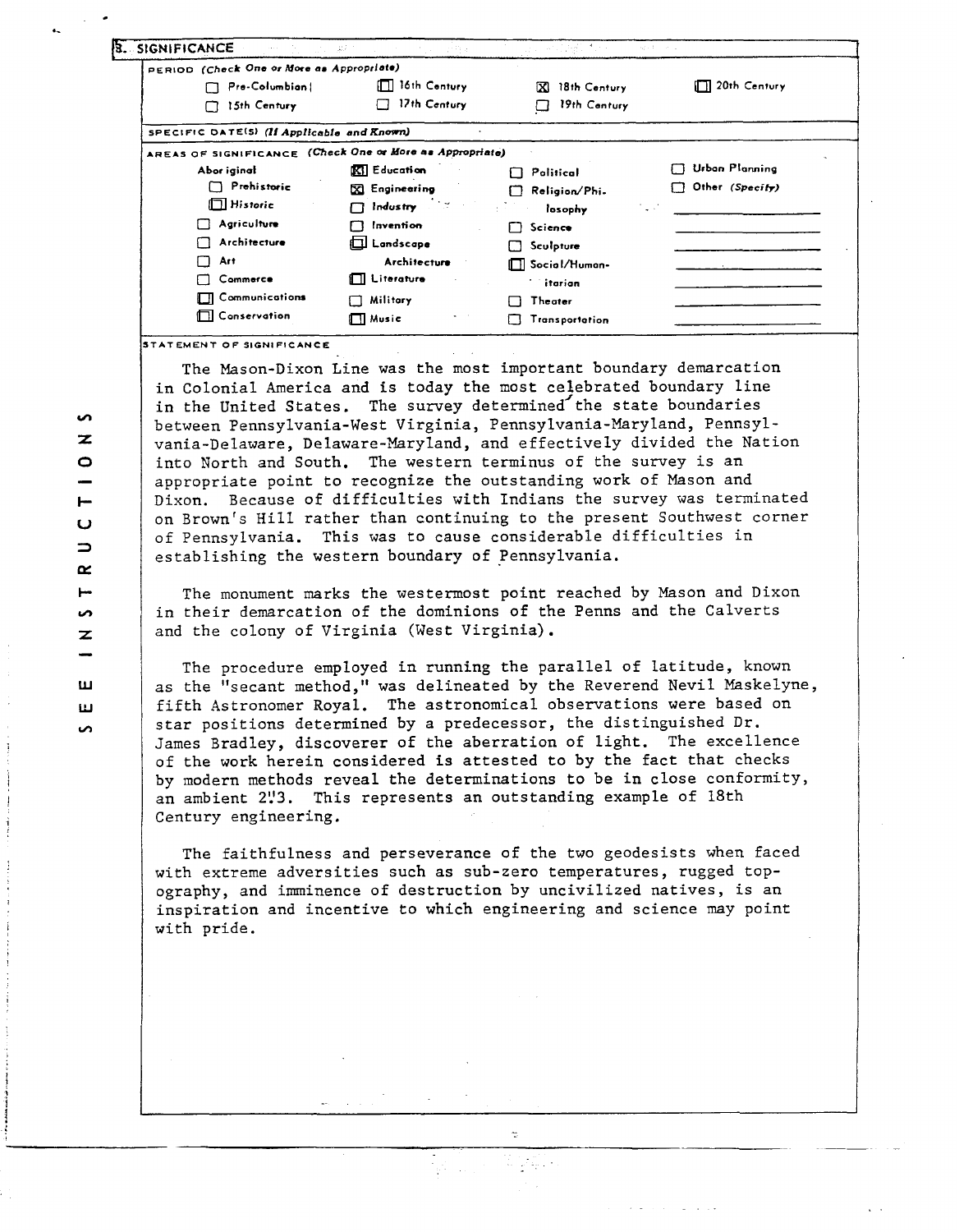|                             |                                                                                                                                                                        |            |              | Wheeling, West Virginia, 1884.                                                   |            |                        |                                                                              | 9. MAJOR BIBLIOGRAPHICAL REFERENCES TO a service and service state of the service and service and<br>"Report of the Joint Commission on the Boundary Line between<br>Pennsylvania and West Virginia," Chas. H. Toney, State Printer, |             |                         |           |  |
|-----------------------------|------------------------------------------------------------------------------------------------------------------------------------------------------------------------|------------|--------------|----------------------------------------------------------------------------------|------------|------------------------|------------------------------------------------------------------------------|--------------------------------------------------------------------------------------------------------------------------------------------------------------------------------------------------------------------------------------|-------------|-------------------------|-----------|--|
|                             |                                                                                                                                                                        |            |              | Pennsylvania, Harrisburg, Pennsylvania, 1962.                                    |            |                        |                                                                              | "The Mason and Dixon Line," by H. M. Cummings, Commonwealth of                                                                                                                                                                       |             |                         |           |  |
|                             |                                                                                                                                                                        |            |              | Society, Philadelphia, Pennsylvania, 1969.                                       |            |                        |                                                                              | "The Journal of Charles Mason and Jeremiah Dixon Transcribed<br>from the Original in the United States National Archives with an<br>Introduction by A. Hughlett Mason," American Philosophical                                       |             |                         |           |  |
| 10. GEOGRAPHICAL DATA       |                                                                                                                                                                        |            |              | LATITUDE AND LONGITUDE COORDINATES<br>DEFINING A RECTANGLE LOCATING THE PROPERTY |            | 0<br>R                 |                                                                              | LATITUDE AND LONGITUDE COORDINATES<br>DEFINING THE CENTER POINT OF A PROPERTY<br>OF LESS THAN TEN ACRES                                                                                                                              |             |                         |           |  |
| CORNER                      |                                                                                                                                                                        | LATITUDE   |              | <b>LONGITUDE</b>                                                                 |            |                        |                                                                              | LATITUDE                                                                                                                                                                                                                             |             | LONGITUDE               |           |  |
| NW<br><b>NE</b>             |                                                                                                                                                                        |            |              | Degrees Minutes Seconds   Degrees Minutes Seconds<br>۰                           |            |                        | 39 °                                                                         | Degrees Minutes Seconds<br>43'16'25                                                                                                                                                                                                  | 80°         | Degrees Minutes Seconds | 07'05.80" |  |
| SE<br>5W                    |                                                                                                                                                                        |            |              | ٥<br>APPROXIMATE ACREAGE OF NOMINATED PROPERTY:                                  |            |                        |                                                                              |                                                                                                                                                                                                                                      |             |                         |           |  |
|                             |                                                                                                                                                                        |            |              |                                                                                  |            |                        |                                                                              | LIST ALL STATES AND COUNTIES FOR PROPERTIES OVERLAPPING STATE OR COUNTY BOUNDARIES                                                                                                                                                   |             |                         |           |  |
| STATE:                      |                                                                                                                                                                        |            |              |                                                                                  | CODE       |                        | COUNTY                                                                       |                                                                                                                                                                                                                                      |             |                         | CODE      |  |
|                             | West Virginia                                                                                                                                                          |            |              |                                                                                  | 54         |                        | Monongalia                                                                   |                                                                                                                                                                                                                                      |             |                         | 061       |  |
| STATE:                      | Pennsylvania                                                                                                                                                           |            |              |                                                                                  | CODE       |                        | COUNTY:<br>Greene                                                            |                                                                                                                                                                                                                                      | CODE        |                         |           |  |
| STATE:                      |                                                                                                                                                                        |            |              |                                                                                  | 42<br>CODE |                        | COUNTY:                                                                      |                                                                                                                                                                                                                                      | 059<br>CODE |                         |           |  |
| STATE:                      |                                                                                                                                                                        |            |              |                                                                                  | CODE       |                        | COUNTY:                                                                      |                                                                                                                                                                                                                                      |             |                         |           |  |
| <b>NI. FORM PREPARED BY</b> |                                                                                                                                                                        |            |              |                                                                                  |            |                        |                                                                              |                                                                                                                                                                                                                                      |             |                         |           |  |
|                             | NAME AND TITLE:                                                                                                                                                        |            |              |                                                                                  |            |                        |                                                                              | E. L. Kemp, (Professor and Chairman, Department of Civil Engineering)                                                                                                                                                                |             |                         |           |  |
|                             | ORGANIZATION FOT the                                                                                                                                                   |            |              | West Virginia Antiquities Commission                                             |            |                        |                                                                              |                                                                                                                                                                                                                                      | DATE        | September 1972          |           |  |
|                             | STREET AND NUMBER:                                                                                                                                                     |            |              | Old Mountainlair, West Virginia University                                       |            |                        |                                                                              |                                                                                                                                                                                                                                      |             |                         |           |  |
| CITY OR TOWN:               |                                                                                                                                                                        |            |              |                                                                                  |            |                        | <b>STATE</b>                                                                 |                                                                                                                                                                                                                                      |             |                         | CODE      |  |
|                             |                                                                                                                                                                        | Morgantown |              |                                                                                  |            | West Virginia<br>26506 |                                                                              |                                                                                                                                                                                                                                      |             |                         | 54.       |  |
|                             |                                                                                                                                                                        |            |              | 12. STATE LIAISON OFFICER CERTIFICATION                                          |            |                        |                                                                              | NATIONAL REGISTER VERIFICATION.                                                                                                                                                                                                      |             |                         |           |  |
|                             | As the designated State Liaison Officer for the Na-<br>tional Historic Preservation Act of 1966 (Public Law<br>89-665), I hereby nominate this property for inclusion  |            |              |                                                                                  |            |                        | I hereby certify that this property is included in the<br>National Register. |                                                                                                                                                                                                                                      |             |                         |           |  |
|                             | in the National Register and certify that it has been<br>evaluated according to the criteria and procedures set<br>forth by the National Park Service. The recommended |            |              |                                                                                  |            |                        |                                                                              |                                                                                                                                                                                                                                      |             |                         |           |  |
|                             | National<br>x                                                                                                                                                          |            | <b>State</b> | level of significance of this nomination is:<br>Local                            |            |                        |                                                                              | Chief, Office of Archeology and Historic Preservation                                                                                                                                                                                |             |                         |           |  |
| Name                        |                                                                                                                                                                        |            |              |                                                                                  |            |                        | Date<br>ATTEST:                                                              |                                                                                                                                                                                                                                      |             |                         |           |  |
|                             | Maurice Brooks<br>State Liaison Officer                                                                                                                                |            |              |                                                                                  |            |                        |                                                                              |                                                                                                                                                                                                                                      |             |                         |           |  |
| Title                       |                                                                                                                                                                        |            |              |                                                                                  |            |                        |                                                                              | Keeper of The National Register                                                                                                                                                                                                      |             |                         |           |  |
|                             | Date March 21, 1973                                                                                                                                                    |            |              |                                                                                  |            |                        | Date                                                                         |                                                                                                                                                                                                                                      |             |                         |           |  |

ي.<br>منابع معد

 $\bullet$  $\overline{m}$  $\overline{\mathsf{m}}$ - $\overline{\mathbf{z}}$  $\overline{a}$  $\rightarrow$  $\boldsymbol{\pi}$  $\subset$  $\overline{O}$  $\rightarrow$ - $\circ$  $\overline{\mathbf{z}}$  $\overline{v}$ 

į,

k.

 $\overline{\mathcal{A}}$  $\bar{z}$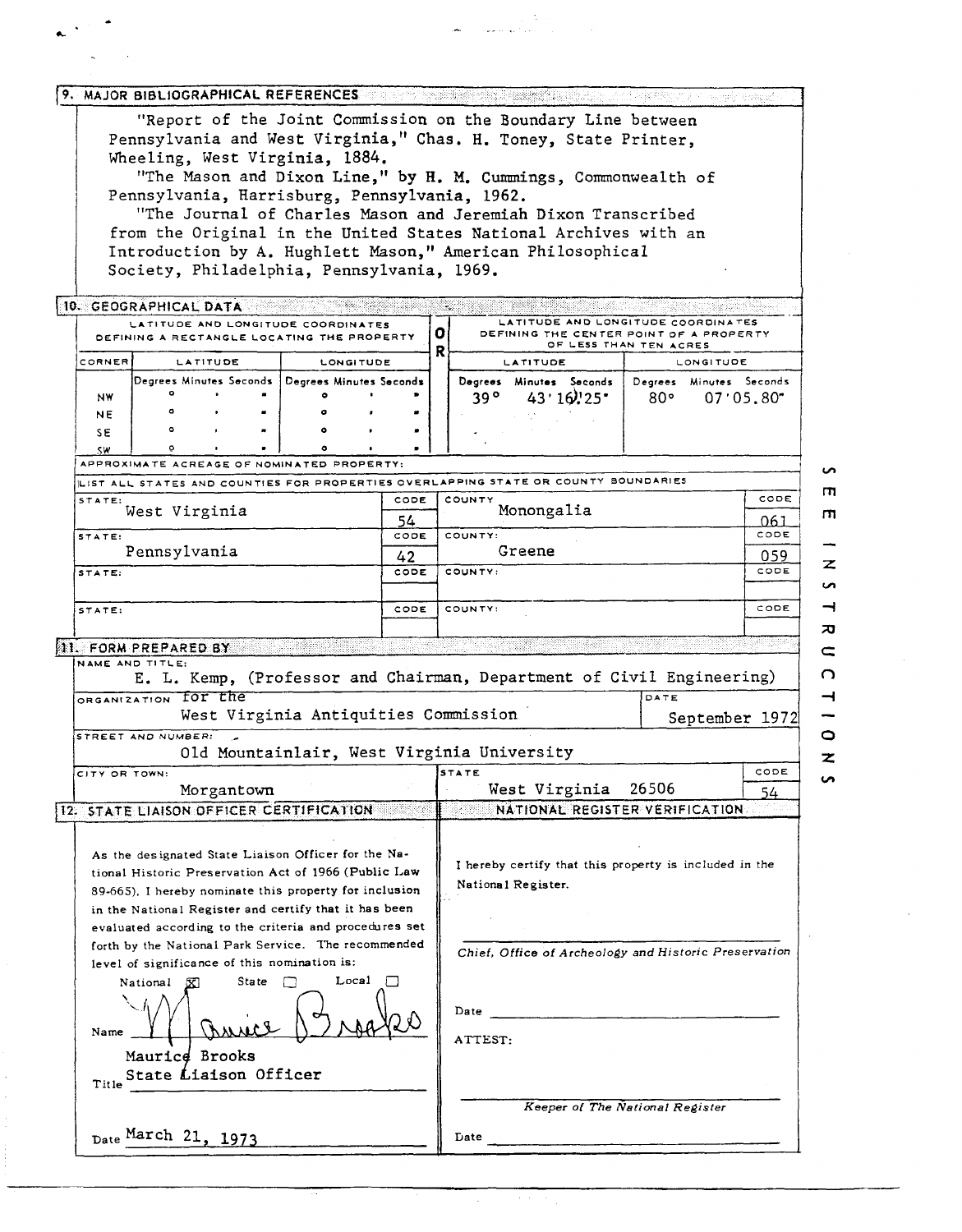